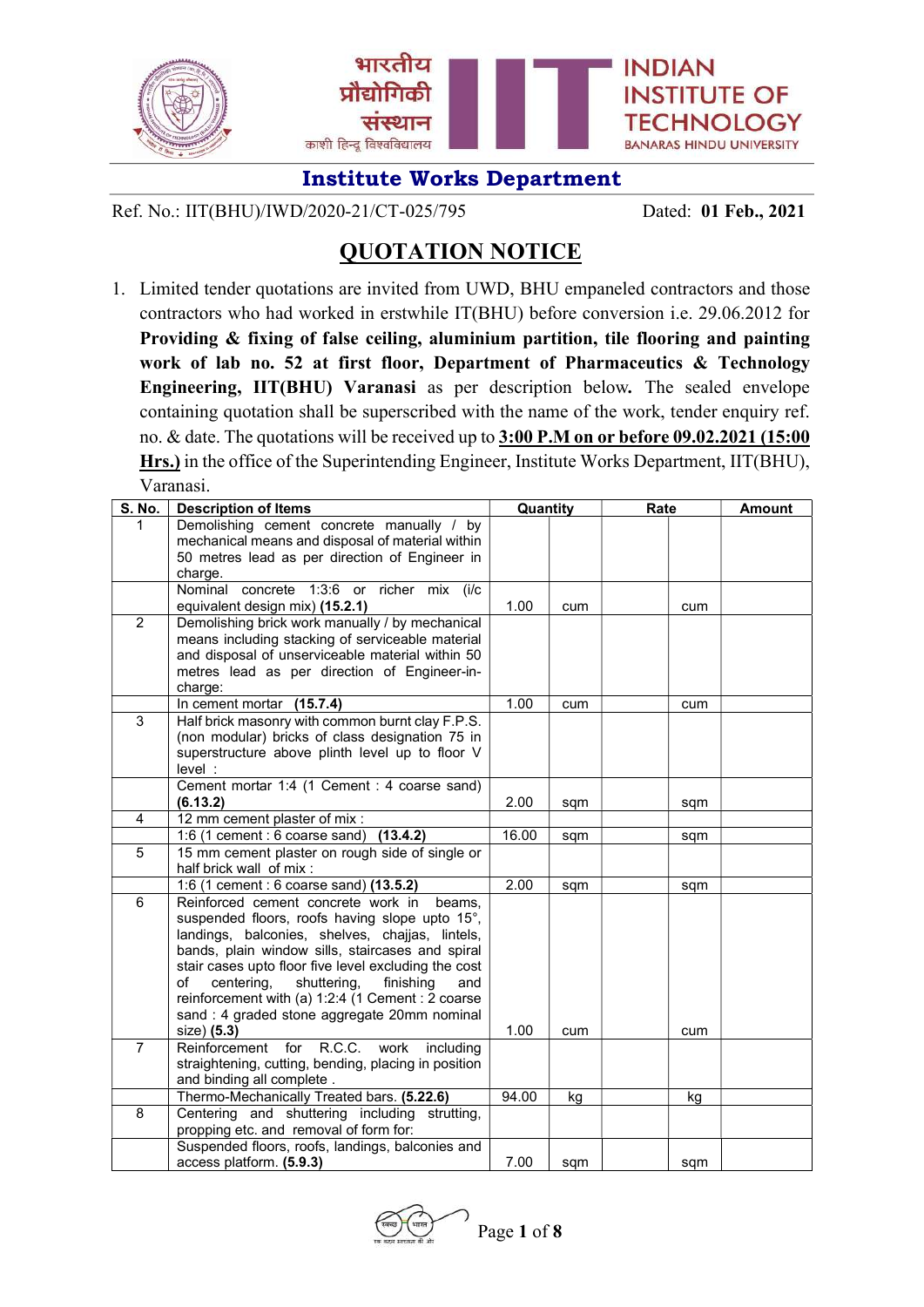



**INDIAN** 

**INSTITUTE OF** 

**TECHNOLOGY** 

BANARAS HINDU UNIVERSITY

भारतीय

संस्थान

प्रौद्योगिकी

काशी हिन्दू विश्वविद्यालय

| 9  | Providing and fixing 18mm thick gang saw cut                                                        |                |            |       |  |
|----|-----------------------------------------------------------------------------------------------------|----------------|------------|-------|--|
|    | mirror polished (premoulded and prepolished)                                                        |                |            |       |  |
|    | machine cut for kitchen platforms, vanity                                                           |                |            |       |  |
|    | counters, window sills,<br>facias and similar                                                       |                |            |       |  |
|    | locations of required size of approved shade,<br>colour and texture laid over 20mm thick base       |                |            |       |  |
|    | cement mortar 1:4 (1 Cement : 4 coarse sand)                                                        |                |            |       |  |
|    | with joints treated with white cement , mixed with                                                  |                |            |       |  |
|    | matching pigment, epoxy touch ups, including                                                        |                |            |       |  |
|    | rubbing, curing, moulding and polishing to edge to                                                  |                |            |       |  |
|    | give high gloss finish etc. complete at all levels.                                                 |                |            |       |  |
|    | Granite of any colour and shade                                                                     |                |            |       |  |
|    | Area of slab over 0.50 sqm (8.2.2.2)                                                                | 13.00          | sqm        | sqm   |  |
| 10 | Removing dry or oil bound distemper, water                                                          |                |            |       |  |
|    | proffing cement paint and the like by scrapping,                                                    |                |            |       |  |
|    | sand papering and preparing the surface smooth                                                      |                |            |       |  |
|    | including necessary repairs to scratches etc.                                                       |                |            |       |  |
|    | complete (14.46)                                                                                    | 75.00          | sqm        | sqm   |  |
| 11 | Providing and applying white cement based putty                                                     |                |            |       |  |
|    | of average thickness 1mm, of approved brand and<br>manufacturer, over the plastered wall surface to |                |            |       |  |
|    | prepare the surface even and smooth complete.                                                       |                |            |       |  |
|    | (13.80)                                                                                             | 75.00          | sqm        | sqm   |  |
| 12 | Distempering with oil bound washable distemper                                                      |                |            |       |  |
|    | of approved brand and manufacture to give an                                                        |                |            |       |  |
|    | even shade                                                                                          |                |            |       |  |
|    | New work (two or more coats) over and including                                                     |                |            |       |  |
|    | water thinnable priming coat with cement primer                                                     |                |            |       |  |
|    | (13.41.1)                                                                                           | 75.00          | sqm        | sqm   |  |
| 13 | Painting with synthetic enamel paint of approved                                                    |                |            |       |  |
|    | brand and manufacture of required colour to give                                                    |                |            |       |  |
|    | an even shade:                                                                                      |                |            |       |  |
|    | One or more coats on old work. (14.54.1)                                                            | 50.00          | sqm        | sqm   |  |
| 14 | Providing and fixing white vitreous<br>china                                                        |                |            |       |  |
|    | laboratory sink with C.I. brackets, C.P. brass<br>chain with rubber plug 40mm C.P brass waste and   |                |            |       |  |
|    | 40mm C.P.brass trap with necessary C.P. brass                                                       |                |            |       |  |
|    | unions complete including painting of fittings and                                                  |                |            |       |  |
|    | brackets, cutting and making good the wall                                                          |                |            |       |  |
|    | wherever required:                                                                                  |                |            |       |  |
|    | Size 600x450x200mm (17.11.2)                                                                        | $\mathbf{1}$   | <b>Nos</b> | each  |  |
| 15 | Providing and fixing P.V.C. waste pipe for sink or                                                  |                |            |       |  |
|    | wash basin including P.V.C. waste fittings                                                          |                |            |       |  |
|    | complete.                                                                                           |                |            |       |  |
|    | Semi rigid pipe                                                                                     |                |            |       |  |
|    | 32 mm dia (17.28.1.1)                                                                               | $\mathbf{1}$   | Nos        | each  |  |
| 16 | Providing and fixing G.I. pipes complete with G.I.                                                  |                |            |       |  |
|    | fittings and clamps, i/c cutting and making good                                                    |                |            |       |  |
|    | the walls etc.                                                                                      |                |            |       |  |
| 17 | 15 mm dia nominal bore (18.10.1)<br>Providing and fixing C.P. brass bib cock of                     | 12.00          | metre      | metre |  |
|    | approved quality conforming to IS:8931 :                                                            |                |            |       |  |
|    | 15 mm nominal bore (18.49.1)                                                                        | $\mathbf{1}$   | Nos        | each  |  |
| 18 | Providing and fixing C.P. brass stop cock                                                           |                |            |       |  |
|    | (concealed)<br>of<br>standard                                                                       |                |            |       |  |
|    | design and of approved make conforming to                                                           |                |            |       |  |
|    | IS:8931.                                                                                            |                |            |       |  |
|    | 15 mm nominal bore (18.52.1)                                                                        | $\overline{1}$ | Nos        | each  |  |
| 19 | Providing and fixing Ist quality ceramic glazed wall                                                |                |            |       |  |
|    | tiles conforming to IS: 15622 (thickness to be                                                      |                |            |       |  |
|    | specified by the manufacturer), of approved                                                         | 8.00           | sqm        | sqm   |  |

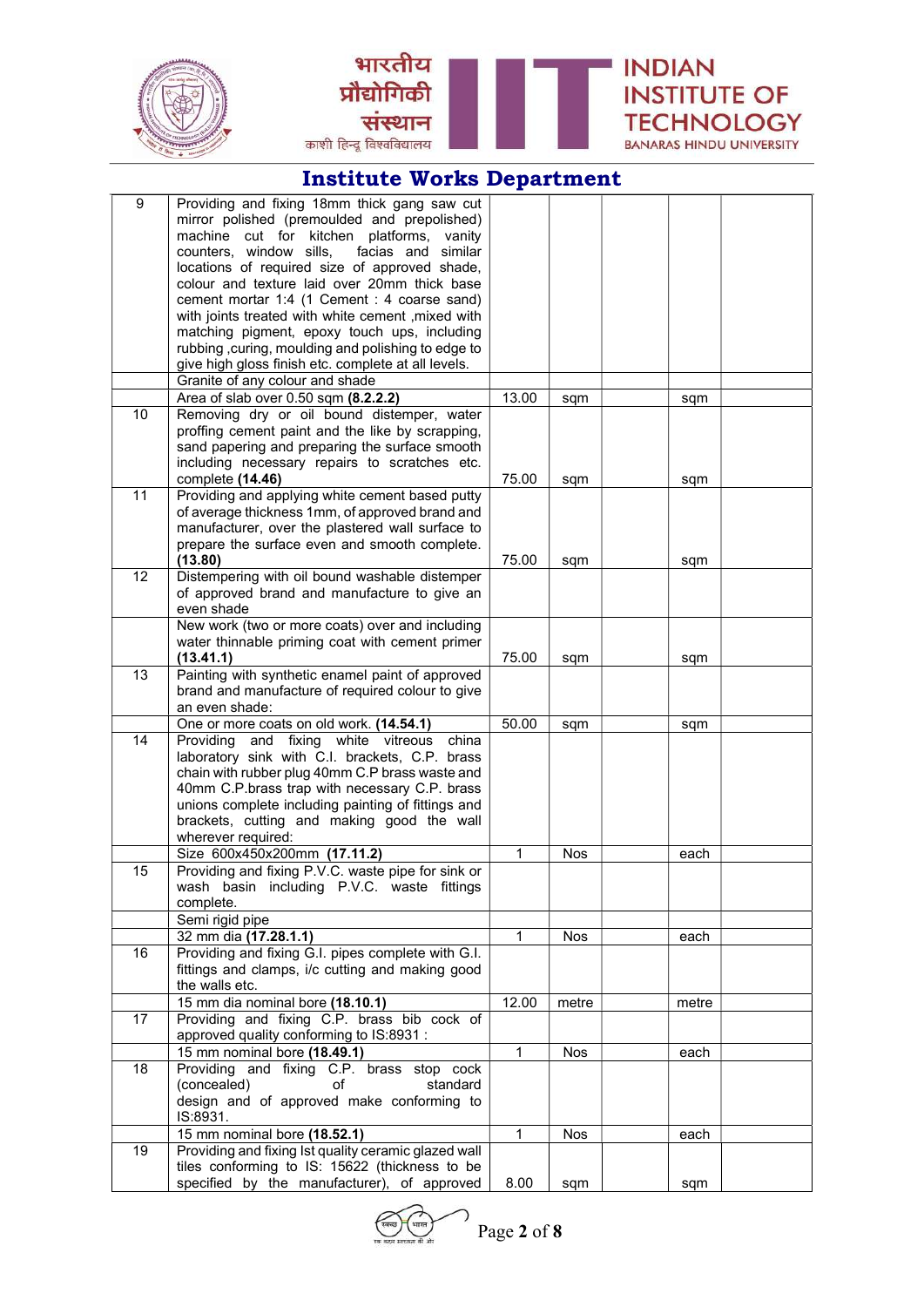



|    | make, in all colours, shades except burgundy,          |                         |            |       |  |
|----|--------------------------------------------------------|-------------------------|------------|-------|--|
|    | bottle green, black of any size as approved by         |                         |            |       |  |
|    | Engineer-in-Charge, in skirting, risers of steps       |                         |            |       |  |
|    | and dados, over 12 mm thick bed of cement              |                         |            |       |  |
|    | mortar 1:3 (1 cement : 3 coarse sand) and jointing     |                         |            |       |  |
|    | with grey cement slurry @ 3.3kg per sqm,               |                         |            |       |  |
|    | including pointing in white cement mixed with          |                         |            |       |  |
|    | pigment of matching shade complete. (11.36)            |                         |            |       |  |
| 20 | Providing and fixing on wall face unplasticised -      |                         |            |       |  |
|    | Rigid PVC rain water pipes conforming to IS :          |                         |            |       |  |
|    | 13592 Type A including jointing with seal ring         |                         |            |       |  |
|    | conforming to IS: 5382 leaving 10 mm gap for           |                         |            |       |  |
|    | thermal expansion. (i) Single socketed pipes           |                         |            |       |  |
|    | 75 mm diameter (12.41.1)                               | 21                      | metre      | metre |  |
| 21 | Providing and fixing on wall face unplasticised -      |                         |            |       |  |
|    | <b>PVC</b><br>moulded<br>fittings/accessories<br>for   |                         |            |       |  |
|    | unplasticised - Rigid PVC rain water pipes             |                         |            |       |  |
|    | conforming to IS: 13592 Type A including jointing      |                         |            |       |  |
|    | with seal ring conforming to IS: 5382 leaving 10       |                         |            |       |  |
|    | mm gap for thermal expansion.                          |                         |            |       |  |
|    | (a) Bend 87.5° (75 mm bend) (12.42.5.1)                | $\overline{\mathbf{c}}$ | <b>Nos</b> | each  |  |
|    | (b) Shoe (plain) 75 mmdia (12.42.6.1)                  | 1                       | Nos        | each  |  |
|    | (c) Coupler 75 mm (12.42.1.1)                          | $\overline{2}$          | Nos        | each  |  |
| 22 | Providing and fixing M.S. stays and clamps for         |                         |            |       |  |
|    | sand cast iron/centrifugally cast (spun) iron pipes    |                         |            |       |  |
|    | of diameter:                                           |                         |            |       |  |
|    | 75 mm (17.59.1.1)                                      | 3                       | Nos        | each  |  |
| 23 | Providing and fixing false ceiling at all heights with |                         |            |       |  |
|    | integral densified calcium silicate reinforced with    |                         |            |       |  |
|    | fibre and natural filler false ceiling tiles of Size   |                         |            |       |  |
|    | 595x595 mm of approved texture, design and             |                         |            |       |  |
|    | having NRC<br>(Noise<br>Reduction<br>patterns          |                         |            |       |  |
|    | coefficient) of 0.50 (minimum) as per IS               |                         |            |       |  |
|    | 8225:1987, Light reflectance of 85% (minimum).         |                         |            |       |  |
|    | Non combustible as per BS:476 (part-4), fire           |                         |            |       |  |
|    | performance as per BS:476 (part 6 &7), humidity        |                         |            |       |  |
|    | resistance of 100%, thermal conductivity < 0.043       |                         |            |       |  |
|    | W/m K as per ASTM 518:1991, in true horizontal         |                         |            |       |  |
|    | level suspended on interlocking metal T-Grid of        |                         |            |       |  |
|    | hot dipped galvanised iron section of 0.33mm           |                         |            |       |  |
|    | thick (galvanized @ 120 grams per sqm including        |                         |            |       |  |
|    | both sides) comprising of main-T                       |                         |            |       |  |
|    | runners of size 24x38 mm of length 3000 mm             |                         |            |       |  |
|    | cross - T of size 24x32 mm of length 1200 mm           |                         |            |       |  |
|    | and secondary intermediate cross-T of size 24x32       |                         |            |       |  |
|    | mm of length 600mm to form grid module of size         |                         |            |       |  |
|    | 600 x 600 mm, suspended from ceiling using             |                         |            |       |  |
|    | galvanised mild steel items (galvanizing @ 80          |                         |            |       |  |
|    | grams per sqm) i.e. 50 mm long, 8 mm outer             |                         |            |       |  |
|    | diameter M-6 dash fasteners, 6 mm dia fully            |                         |            |       |  |
|    | threaded hanger rod upto 1000 mm length and L-         |                         |            |       |  |
|    | shape level adjuster of size 85x25x25x2 mm.            |                         |            |       |  |
|    | Galvanised iron perimeter wall angle of size           |                         |            |       |  |
|    | 24x24x0.40 mm of length 3000 mm to be fixed on         |                         |            |       |  |
|    | periphery wall / partition with the help of plastic    |                         |            |       |  |
|    | rawl plugs at 450 mm center to center and 40 mm        |                         |            |       |  |
|    | long dry wall S.S screws. The work shall be            |                         |            |       |  |
|    | carried out as per specifications, drawing and as      |                         |            |       |  |
|    | per directions of Engineer-in-Charge.                  |                         |            |       |  |
|    | With 15 mm thick tegular edged light weight            |                         |            |       |  |
|    | calcium                                                |                         |            |       |  |
|    | silicate false ceiling tiles. (26.22.1)                | 23.00                   | sqm        | sqm   |  |



Page 3 of 8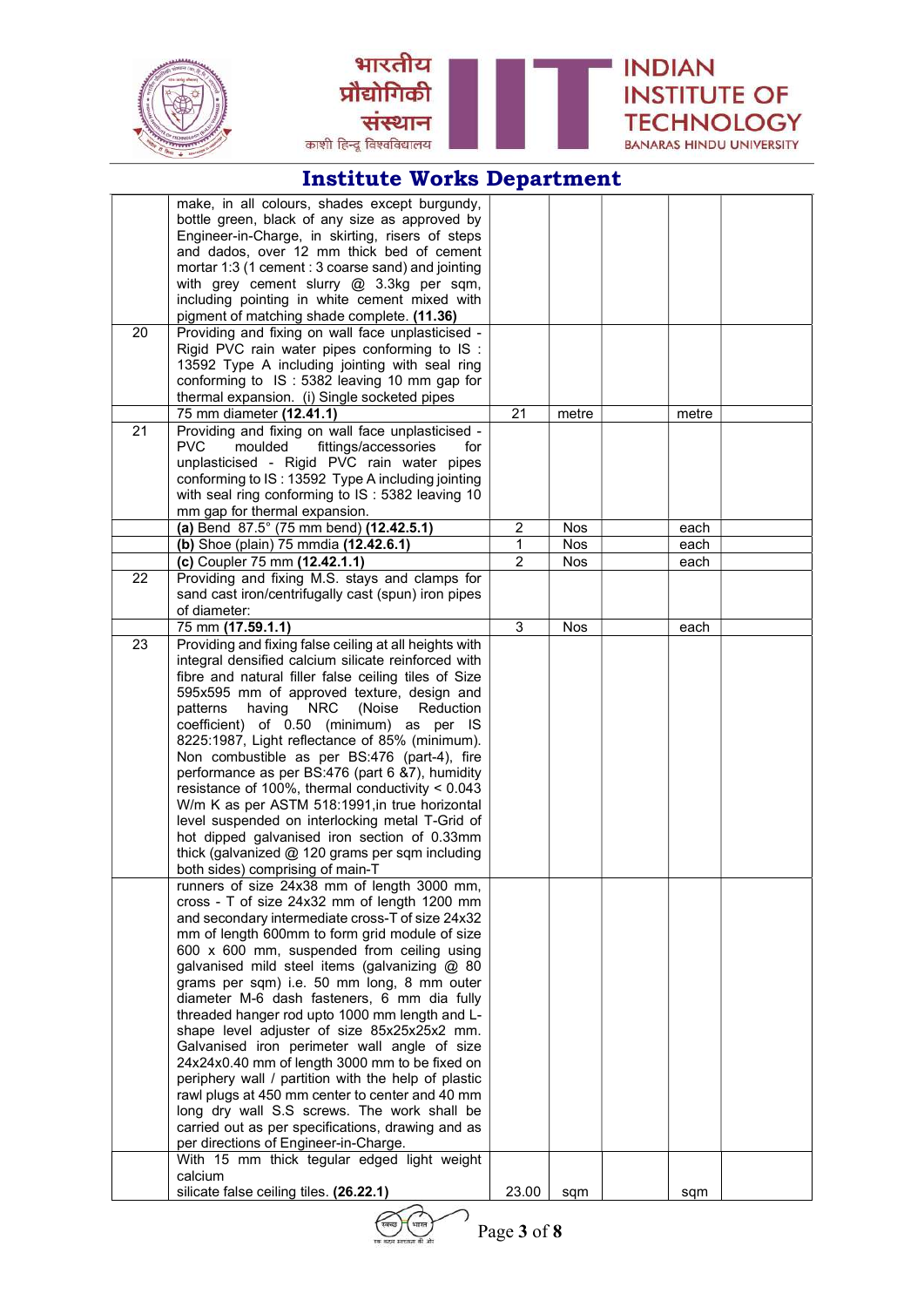



| 24 | Providing and laying Vitrified tiles in floor with    |                         |            |      |  |
|----|-------------------------------------------------------|-------------------------|------------|------|--|
|    | different sizes (thickness to be specified by the     |                         |            |      |  |
|    | manufacturer), with water absorption less than        |                         |            |      |  |
|    |                                                       |                         |            |      |  |
|    | 0.08% and conforming to IS:15622, of approved         |                         |            |      |  |
|    | brand & manufacturer, in all colours and shade,       |                         |            |      |  |
|    | laid with cement based high polymer modified          |                         |            |      |  |
|    | quick set tile adhesive (water based) conforming      |                         |            |      |  |
|    | to IS : 15477, in average 6 mm thickness,             |                         |            |      |  |
|    | including grouting of joints (Payment for grouting    |                         |            |      |  |
|    | of joints to be made separately).                     |                         |            |      |  |
|    | Size of Tile 600 x 600 mm (11.49.2)                   | 30.00                   | sqm        | sqm  |  |
| 25 | Providing and fixing aluminium work for doors,        |                         |            |      |  |
|    | windows, ventilators and partitions with extruded     |                         |            |      |  |
|    | built up standard tubular sections/ appropriate Z     |                         |            |      |  |
|    | sections and other sections of approved make          |                         |            |      |  |
|    | conforming to IS: 733 and IS: 1285, fixing with       |                         |            |      |  |
|    |                                                       |                         |            |      |  |
|    | dash fastners of required dia & size, including       |                         |            |      |  |
|    | necessary filling up the gaps at junctions, i.e. top, |                         |            |      |  |
|    | bottom and sides with required EPDM rubber            |                         |            |      |  |
|    | /neoprene gasket etc. Aluminium sections shall        |                         |            |      |  |
|    | be smooth, rust free, straight, mitred and jointed    |                         |            |      |  |
|    | mechanically wherever required including cleat        |                         |            |      |  |
|    | angle, Aluminium snap beading for glazing /           |                         |            |      |  |
|    | panelling, C.P. brass / stainless steel screws, all   |                         |            |      |  |
|    | complete as per architectural drawings and the        |                         |            |      |  |
|    | directions of Engineer-in-charge. (Glazing and        |                         |            |      |  |
|    | panelling to be paid for separately.)                 |                         |            |      |  |
|    | For fixed portion                                     |                         |            |      |  |
|    |                                                       |                         |            |      |  |
|    | Powder coated aluminium (minimum thickness of         |                         |            |      |  |
|    | powder coating 50 micron). (21.1.1.2)                 | 213.00                  | kg         | kg   |  |
| 26 | Providing and fixing 12mm thick prelaminated          |                         |            |      |  |
|    | particle board flat pressed three layer or garded     |                         |            |      |  |
|    | wood particle board conforming to IS: 12823           |                         |            |      |  |
|    | Grade I Type II, in panelling fixed in aluminium      |                         |            |      |  |
|    | doors, windows shutters and partition frames with     |                         |            |      |  |
|    | C.P. brass / stainless steel screws etc. complete     |                         |            |      |  |
|    | as per architectural drawings and directions of       |                         |            |      |  |
|    | engineer-in-charge.                                   |                         |            |      |  |
|    | Pre-laminated particle board with decorative          |                         |            |      |  |
|    | lamination on one side and balancing lamination       |                         |            |      |  |
|    | on other side (21.2.1)                                | 14.00                   |            |      |  |
|    |                                                       |                         | sqm        | sqm  |  |
| 27 | Providing and fixing glazing in aluminium door,       |                         |            |      |  |
|    | window, ventilator shutters and partitions etc. with  |                         |            |      |  |
|    | EPDM rubber / neoprene gasket etc. complete as        |                         |            |      |  |
|    | per the architectural drawings and the directions     |                         |            |      |  |
|    | of engineer-in-charge. (Cost of aluminium snap        |                         |            |      |  |
|    | beading shall be paid in basic item.)                 |                         |            |      |  |
|    | With float glass panes of 5.50 mm thickness           |                         |            |      |  |
|    | (21.3.2)                                              | 13.00                   | sqm        | sqm  |  |
| 28 | Providing and fixing aluminium handles ISI            |                         |            |      |  |
|    | marked anodised (anodic coating not less than         |                         |            |      |  |
|    | grade AC 10 as per IS : 1868) transparent or dyed     |                         |            |      |  |
|    | to required colour or shade with necessary screws     |                         |            |      |  |
|    | etc. complete:                                        |                         |            |      |  |
|    |                                                       | $\overline{\mathbf{4}}$ |            |      |  |
|    | 125 mm (9.100.1)                                      |                         | <b>Nos</b> | Each |  |
| 29 | Providing and fixing 100mm brass locks (best          |                         |            |      |  |
|    | make of approved quality) for aluminium doors         |                         |            |      |  |
|    | including necessary cutting and making good           |                         |            |      |  |
|    | etc.complete. (21.13)                                 | 1                       | <b>Nos</b> | Each |  |
| 30 | Providing and fixing aluminium extruded section       |                         |            |      |  |
|    | body tubular type universal hydraulic door closer     | $\overline{\mathbf{c}}$ | Nos        | Each |  |
|    |                                                       |                         |            |      |  |

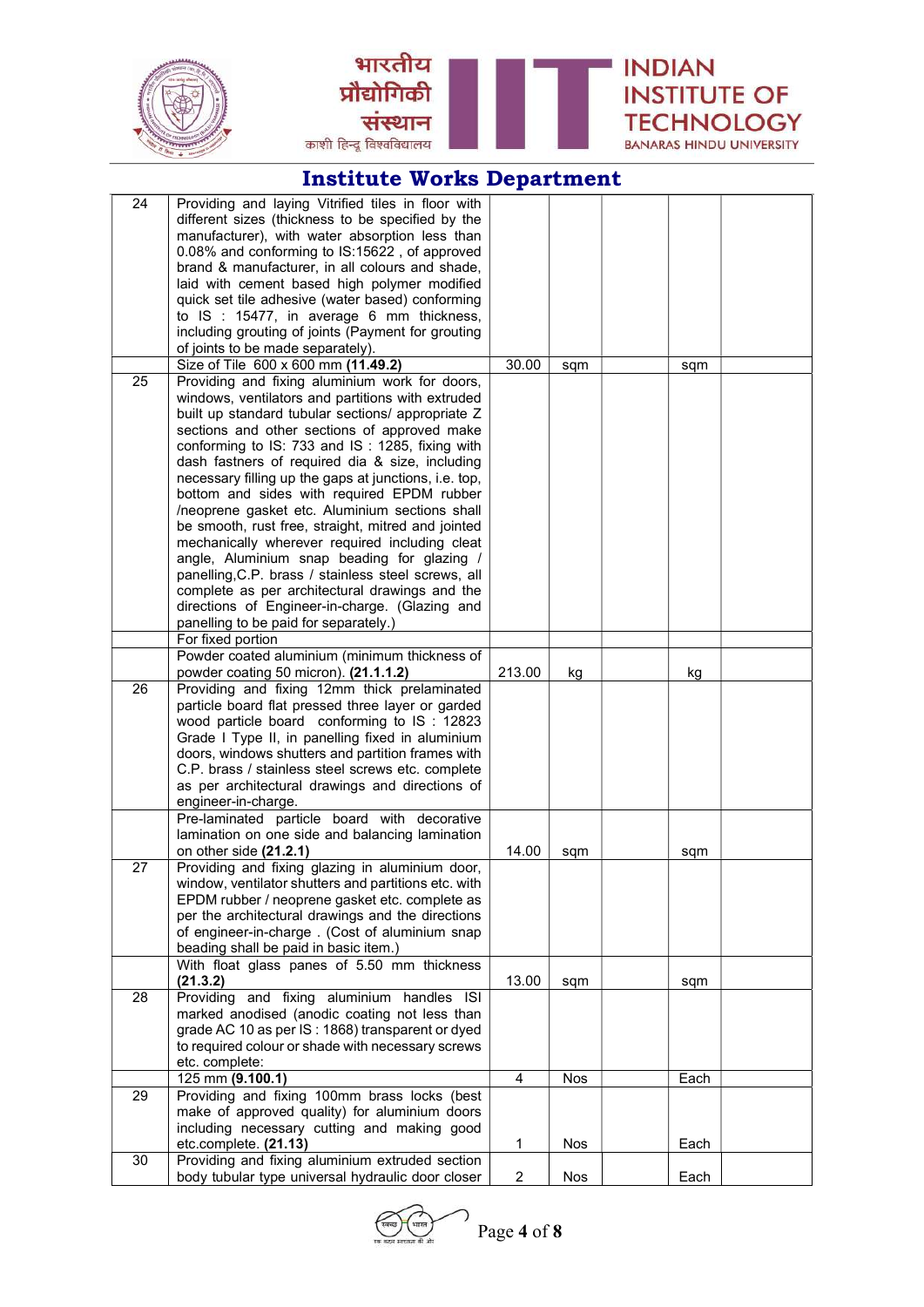

|    | (having brand logo with ISI, IS:3564, embossed<br>on the body, door weight upto 36 kg to 80 kg and<br>door width from 701mm to 1000mm), with double<br>speed adjustment with necessary accessories<br>and screws etc. complete. (9.84)      |   |            |                  |  |
|----|---------------------------------------------------------------------------------------------------------------------------------------------------------------------------------------------------------------------------------------------|---|------------|------------------|--|
| 31 | Providing and fixing aluminium hanging floor door<br>stopper ISI marked anodised (anodic coating not<br>less than grade AC 10 as per IS : 1868)<br>transparent or dyed to required colour and shade<br>with necessary screws etc. complete. |   |            |                  |  |
|    | Twin rubber stopper (9.101.2)                                                                                                                                                                                                               | 2 | <b>Nos</b> | Each             |  |
| 32 | Cartage of Malba (Approved Rate)                                                                                                                                                                                                            |   | Per        | Per              |  |
|    |                                                                                                                                                                                                                                             |   | Trip       | Trip             |  |
|    |                                                                                                                                                                                                                                             |   |            | <b>Total Rs.</b> |  |

- 2. The bidders should submit self certified order copies of similar type of construction works executed during last three financial years alongwith self certified copies of satisfactory work completion certificates.
- 3. Those bidders who have already executed similar type of works in IWD, IIT(BHU) need not submit satisfactory work completion certificates. They should submit only the self certified copies of earlier work orders.
- 4. The amount of similar work order executed during preceding last three financial years should be at least:
- (i) 1 order of 80% of estimated cost of this work.

OR

(ii) 2 order of 60% of estimated cost of this work.

OR

- (iii) 3 order of 40% of estimated cost of this work.
- 5. (a) Intending bidder should have average annual financial turnover of at least 30% of the estimated cost of this works during preceding last three financial years. Self-certified photocopies of certificate from CA to be submitted with bid.

 (b) Should not have incurred any loss in more than three years during the preceding three financial years ending 31st March, 2020. Self-Certified photocopy of certificate from CA to be submitted alongwith last three years Profit & Loss Account to be submitted with bid.

 (c) Should have a solvency certificate of 40% of the estimated cost issued by Bank during the last six months. Certified copy of original solvency certificate to be submitted with bid.

- 6. Any bid submitted without the above-mentioned documents in support of criteria laid down from Sl. No. 2 to 5 above shall be treated as unresponsive and may not be considered for further evaluation by the tender opening committee.
- 7. The quotation forms complete in all aspects along with all required documents should be submitted in sealed envelope along with **tender fee of Rs. 500.00 + Rs. 90.00 (GST**  $\omega$ )



Page 5 of 8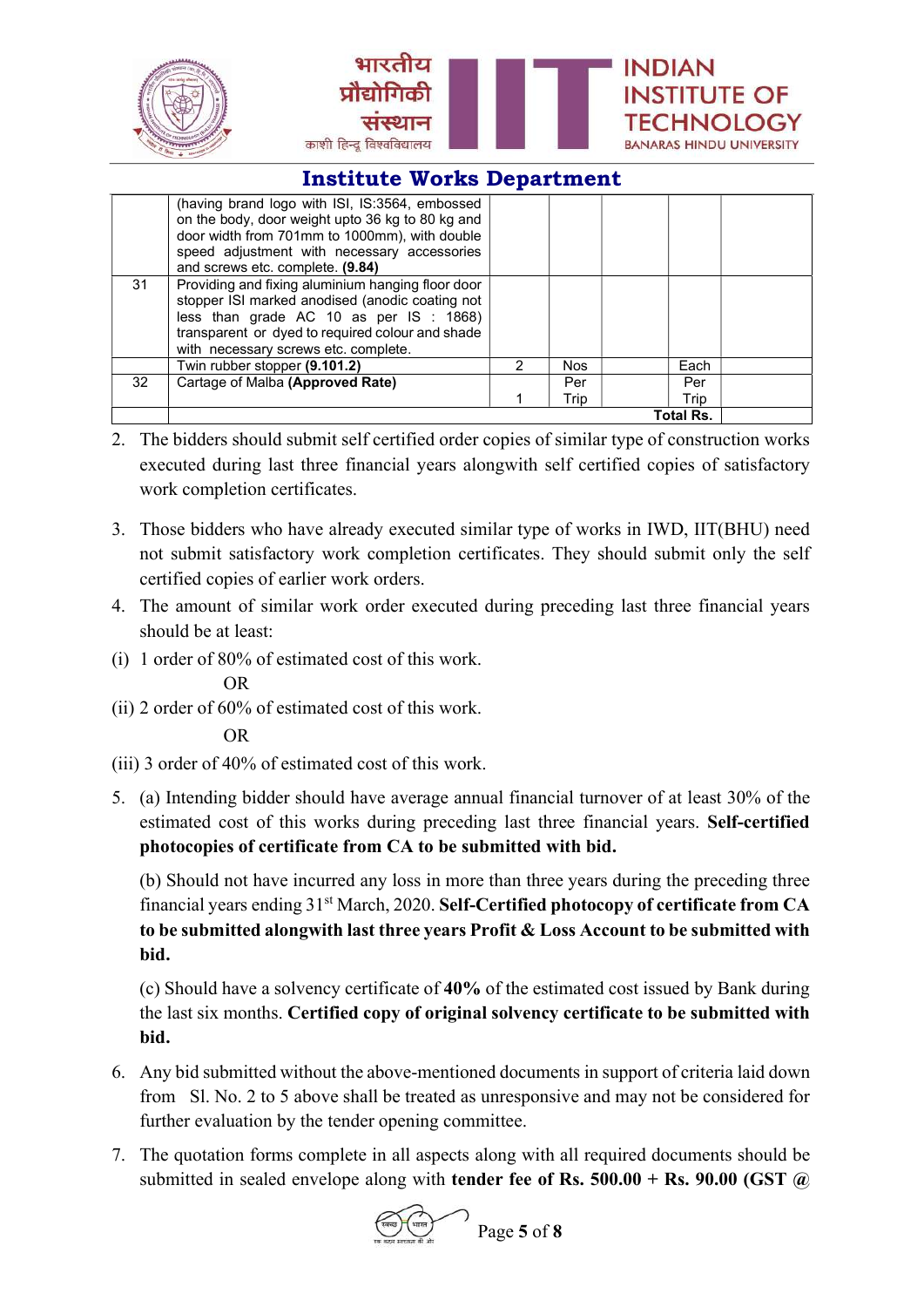



 $18\%$ ) = Rs. 590.00 in the form of demand draft drawn in favour of the Registrar, IIT (BHU), payable at Varanasi.

- 8. The estimated cost of this work is Rs. 2,74,055.55. The Earnest Money Deposit of Rs. 7,000.00 shall be submitted in the form of FDR or DD in favour of the Registrar, IIT(BHU), payable at Varanasi. The EMD of successful bidder will be retained until the completion of work and shall be returned after the payment of final bill & deduction of security deposit. The EMD of unsuccessful bidders shall be returned after the final award of work.
- 9. In case of tie between two or more bidders at L-1 price, all L-1 bidders shall be asked to resubmit their bids in sealed envelope with the objective to break the tie to obtained a single L-1 bidder.
- 10. The works will be executed on Agreement/work order basis.
- 11. Institute reserves the right to reject any quotation or all quotation without prejudice, prior notice, or any explanation/justification.
- 12. If a quotation is submitted without mentioning explicit rate of each item, quotation will not be considered for further processing.
- 13. Quotation(s), if not duly signed by the contractor or his legally authorized partner, if any, will be considered invalid.
- 14. Security deposit @5% shall be deducted from each bill. The security deposit of 5% deducted from all the bills will be refunded after completion of the defect liability period, i.e., 05 years from the date of payment of final bill and confirmation of no defect from IWD engineering wing. The date of work completion will be counted as the date of payment of final bill.

A retention amount of  $\omega$  10% of the gross amount of the bill shall be deducted from each running bill of the bidder till the sum along with sum already deposited as earnest money, will amount to Security Deposit of 5% of the tender value of the work.

- 15. 1% water tax will be deducted from each bill, wherever applicable.
- 16. Electricity charge will be deducted as per the actual consumption.
- 17. 2% Income Tax and other applicable taxes such as GST etc. shall be deducted as per applicable Govt. rules.
- 18. **Amount and quantity variation**: Quantity may vary as per actual work execution/site requirement/end user suggested changes during execution but the final bill value shall not exceed more than 5% of order value.

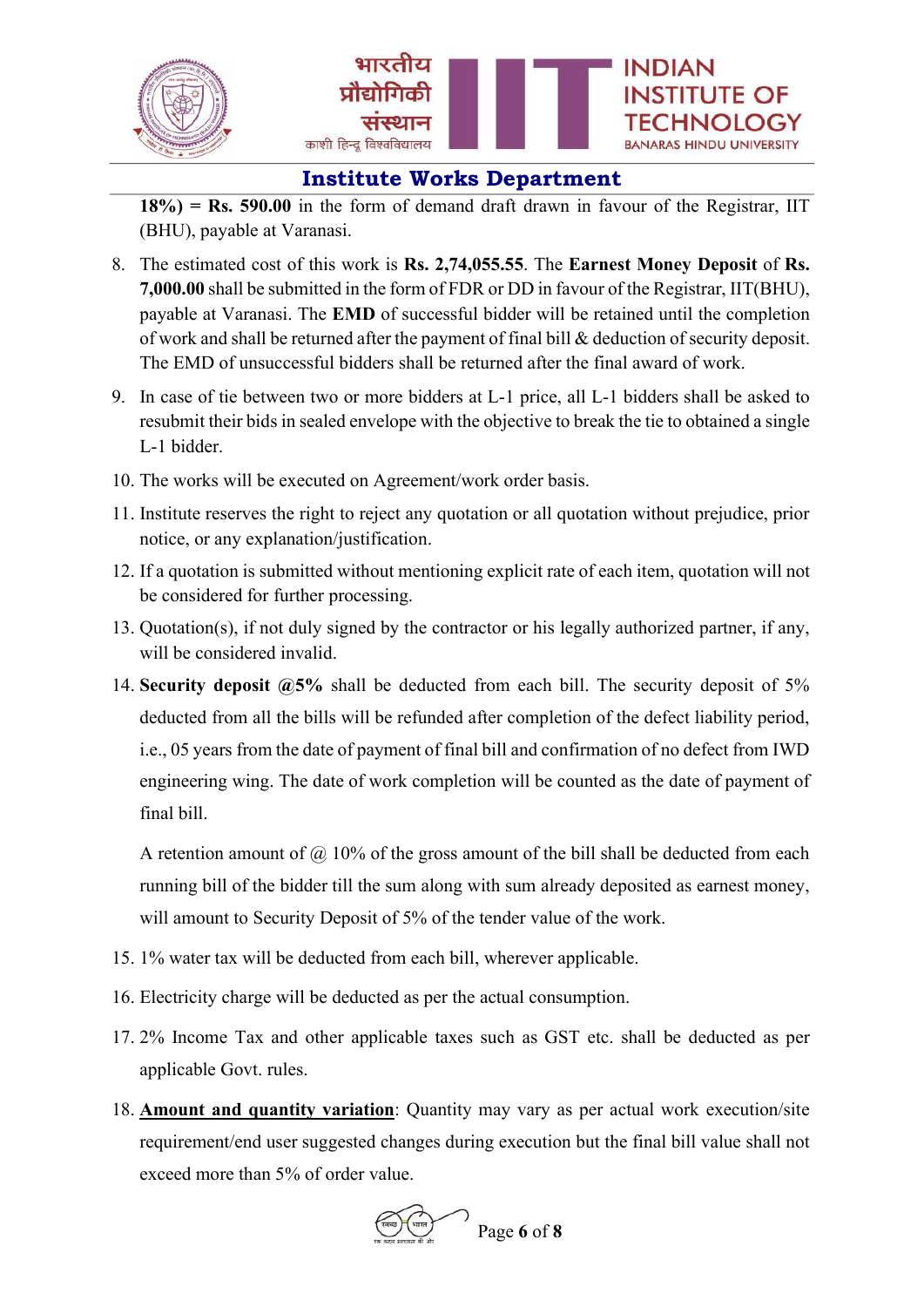

- 19. Work completion period: Within 30 days from the issue of the work order/date of agreement. A period of 03 days will be added to the allocated period for the completion of this work.
- 20. Late work completion penalty: If work is not completed within the given time, penalty will be deducted as per institute norms. It will be implemented in verbatim with no excuse to be entertained for whatsoever be the reason.
- 21. Any damage caused to the building shall have to be made good by contractor at no extra cost & without any delay.
- 22. Site must be cleared, and made neat and clean. Any waste material resulted out of the work execution must be disposed of to the specified location identified by the Assistant Engineer, IWD. If not, 1% extra charges shall be deducted from the bill to dispose of the malba.
- 23. Duly completed tender document alongwith Quotation form, tender fee & E.M.D. should be sealed in one envelope, which is superscribed with Name of work, Tender Reference No. & date submitted on or before the last date & time as mentioned at S. No. 1 above.
- 24. The empty containers of paint/adhesive/chemicals etc. used in the work are to be returned to the custody of Assistant Engineer, IWD.
- 25. The bids submitted after the last date & time will not be considered for opening. The bids received within the last date & time will be opened on 09.02.2021 (16:00 Hrs.) in the office of Institute Works Department, IIT(BHU), Varanasi.

Sd-Superintending Engineer IWD, IIT(BHU), Varanasi